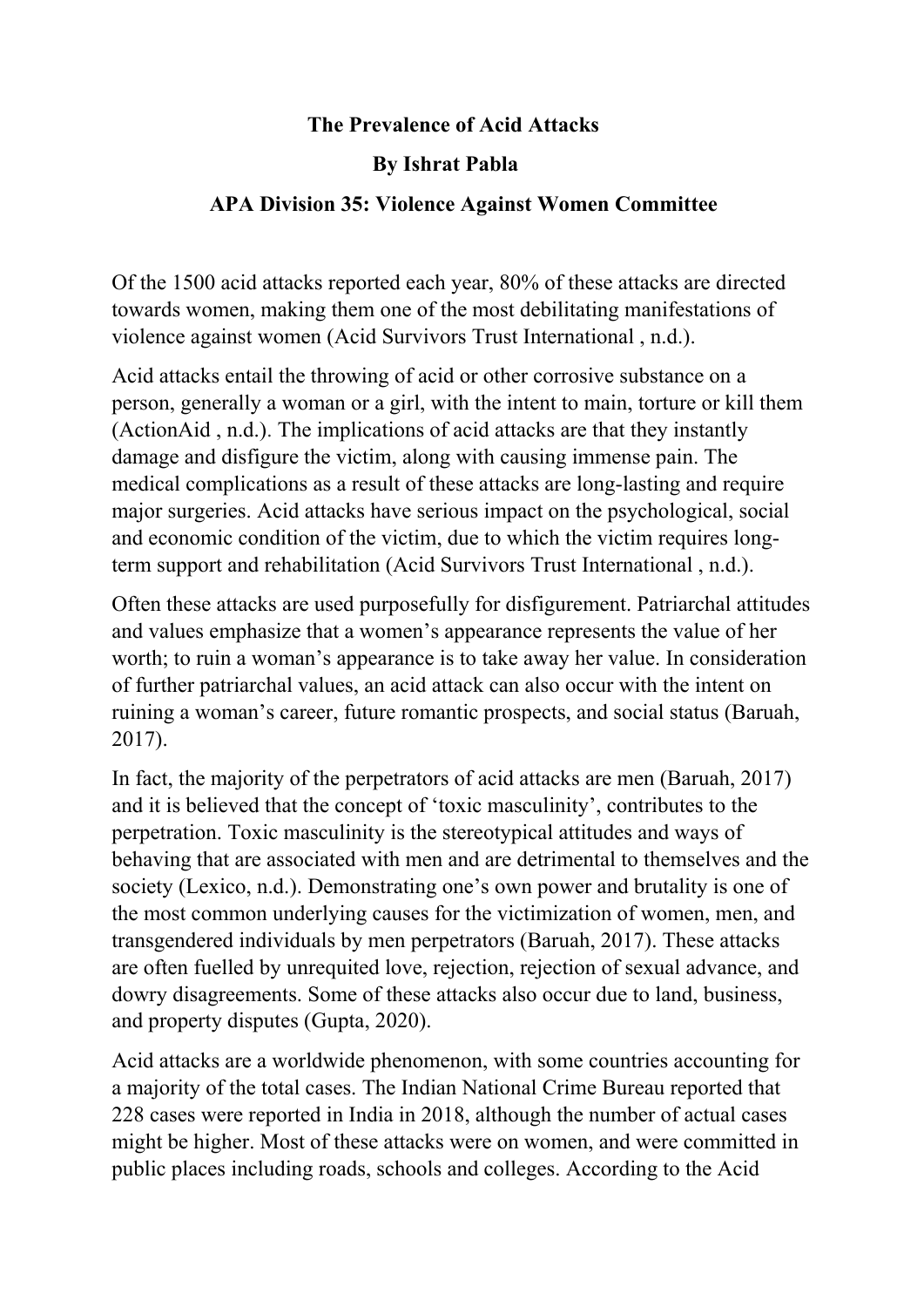Survivors Trust International (n.d.), Colombia has the highest per capita rate of acid attacks, with an average of 100 recorded attacks per year. In Pakistan, acid attacks are rooted in gender inequality, with 80 victims in 2018. We find in Bangladesh that 70% of the acid attacks are against women, and 80% of these occurred in the victim's homes. Most of these attacks are also directed at people from lower socio-economic status. A community survey in Uganda found that approximately 75% of people knew about the prevalence and danger of acid attacks; 20% actually knew a victim of an acid attack. The statistics for Cambodia, on the other hand, under-represent the true figures, because many victims either do not report the attacks or do not seek medical help. United Kingdom has the highest rates of recorded acid attacks in the world, 501 crimes were reported in 2018 in contrast to 452 in 2017. In the UK, however, the majority of the victims happen to be men (Acid Survivors Trust International , n.d.).

Acid attacks can be manifested in different ways and do not rely on the sole usage of acid to cause damage. For instance, in Nepal, a greater number of burn cases are due to kerosene and not acid. A recent maternal mortality and morbidity study in Nepal highlights that suicide is the leading cause of death among women aged 15-49 (16%). Fifty percent of these suicides included burn violence through self-immolation (using Kerosene), generally after domestic violence (Acid Survivors Trust International , n.d.).

Some of the countries mentioned above, e.g. Bangladesh, Pakistan and, Cambodia, have successfully experienced a steady decline in the number of cases of acid attacks due to tighter control on the sale of acid and legislation specific to acid attacks. For instance, the Bangladeshi government implemented the Acid Control Act 2002 and the Acid Crime Prevention Act 2002, which focused on but was not restricted to the establishment of a National Acid Control Council Fund and a rehabilitation centre for victims, treatment and legal aid for victims, prevention of the import and sale of acid, and capital punishment and penalty for the acid thrower (UN Women , n.d.). The implementation of these laws led to a decline in cases to under 100 a year in Bangladesh (Acid Survivors Trust International , n.d.).

To effectively eradicate acid attacks, however, is to implement these reactive strategies(e.g., Acid Control Act 2002) simultaneously with proactive prevention strategies, which entail sensitizing men and boys to gender-based violence and integrating them with prevention activities. The United Nations Population Fund has been actively working for the cause of gender equality and eradication of gender-based violence by organizing programmes that encourage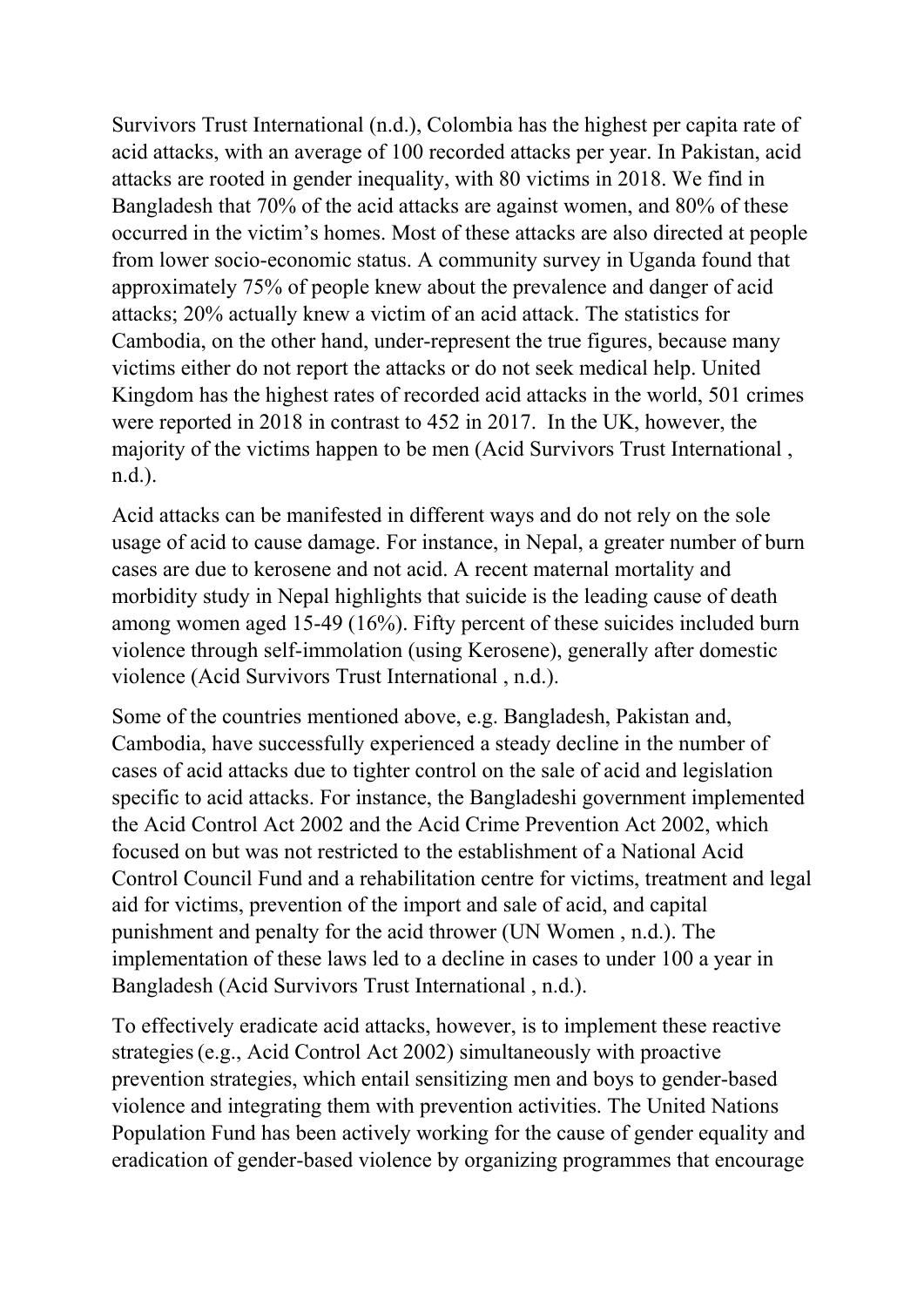men and boys to discard stereotypes that are toxic, form healthy relationships that are built on respect and to support human rights (UNFPA, n.d.).

At an individual level, all of us need to serve as responsible humans and sensitize, educate, and spread awareness about acid attacks. In the event of an acid attack in your vicinity, Nath (2019) suggests some of the emergency measures that you can take:

- Douse the affected area with clean water, continuously, for a period of at least 20 minutes, or until the burning sensation subsides. This will disperse the chemicals and prevent the burning and melting of the skin.
- Jewellery on the body of the victim needs to be immediately removed to prevent any adverse chemical reaction.
- The acid-drenched clothes of the individual need to be removed immediately.
- The victim needs to be stopped from touching or rubbing their eyes. In case the acid affects the eyes, pour water on the eyes until the burning subsides.
- Antiseptic ointment, creams, or any neutralizing agent must not be applied on the burnt area. This can delay the treatment, and can cause exothermic reaction which can worsen the injury.

Furthermore, the social stigma and psychological implications attached to acid attacks are immense. Providing support and strength to the survivor is of utmost cruciality. This support can be emotional, instrumental or informational, but is essential to help the survivor recover (Nath, 2019).

Lastly, one needs to be empathetic to the suffering of all survivors. Laxmi Aggarwal was attacked with acid at the age of 15 for refusing to marry the attacker. She once said "People told my family to give me an injection that would kill me. That person attacked me once, but the society kept attacking me again and again with their negativity" (Gupta, 2020). Atsede Nguse, on the other hand, was attacked with acid and left disfigured by her estranged husband in the year 2017. She, however, had a different experience to share. She said that "There are more good people in the world than there are bad people. I have been touched by the kindness and love people showed me after the incident." (Sahle)

Let's all aim to become the kind of society that Nguse believes in.